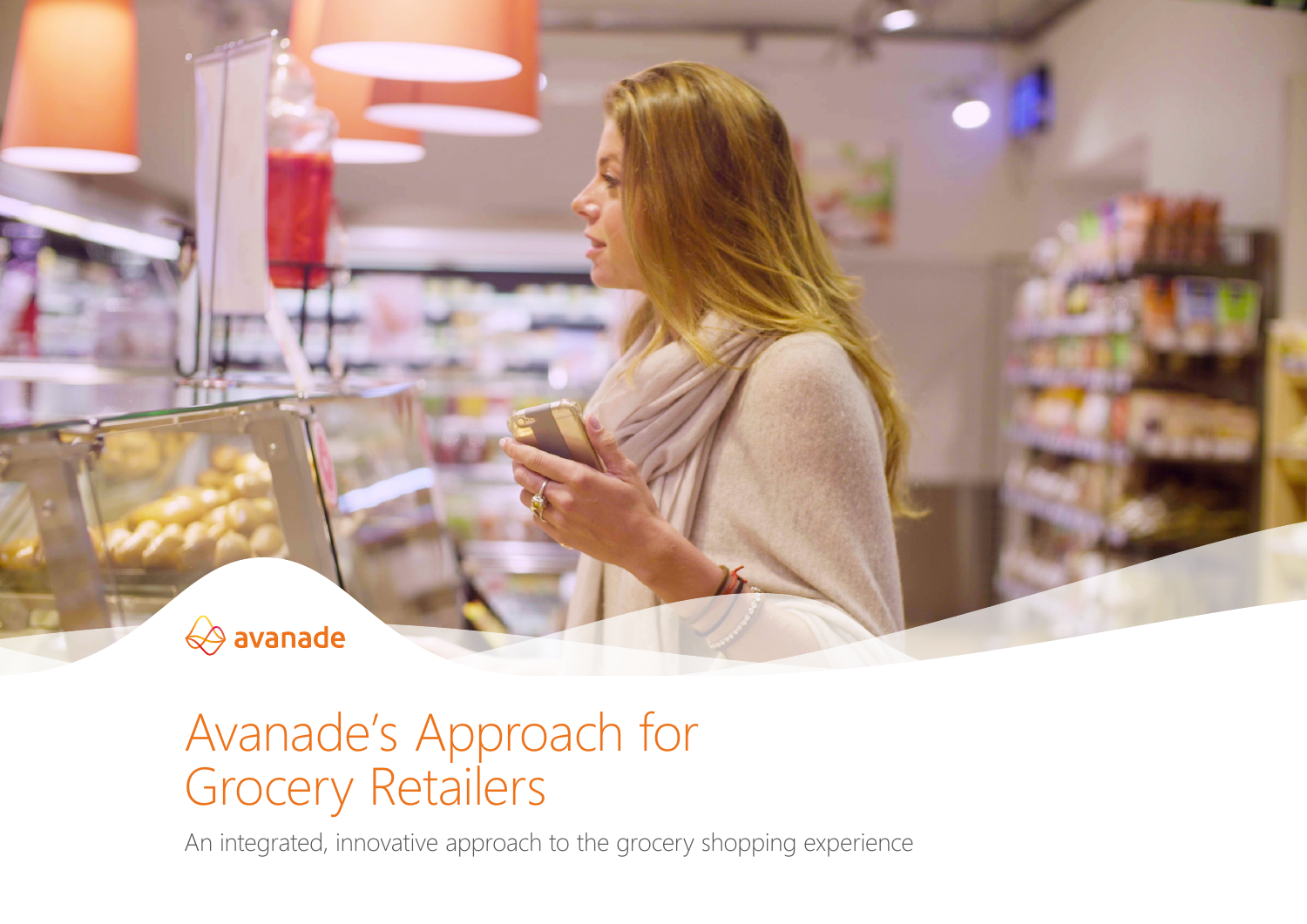## How times have changed.

It seems like a distant past when the way to shop for groceries was to drive to the grocery store, push a shopping cart up and down the aisles until you found what you were looking for and then take your items to the checkout counter to have them rung up and bagged. Shoppers have so many more options now – not only about what they buy but how they buy it.

Likewise, store employees are expected to know how to handle and promote customer interaction at every touchpoint. What does it take to keep grocery shoppers happy and enable employees to be good at their jobs? We think our digital technology and expertise offers some answers.

Using advanced analytics capabilities and artificial intelligence can help grocery retailers become a more [Intelligent Enterprise,](https://www.avanade.com/en/thinking/intelligent-enterprise) revolutionizing its sales and marketing strategies by better understanding customer's preferences. It also provides criteria for food retail chains to shape inventories, from defining the best (local) store assortment, eliminating food waste and keeping track of products all the way from the suppliers and farms to the stores. What's required is a combination of the right talent, tools and experience to create fit for purpose business technology solutions that empower employees and customers and activates innovation with a purpose.

Avanade's Digital for Grocery Approach provides the digital strategy, innovation, best practices and retail management capabilities to help you create the positive experiences your customers and employees will remember and appreciate. Teaming up with Microsoft's productivity platforms allows us to deliver the technology and innovation your customers and employees expect and need at the scale and speed that set you up for current and future growth.

What we can help you achieve:

- Integrated experience for customers across channels
- Empowered store employees
- Streamlined supply chain and operations
- Customer service excellence across all touch points
- Actionable analytics, including automation intelligence
- Agile and digitally-enabled IT, based on OTC (of-the cloud) already-available solutions

"The future of supermarkets looks likely to be an experiential retail space – an immersive hub where shopping is only one of the activities on offer." Waitrose Food and Drink Report, 2017-2018